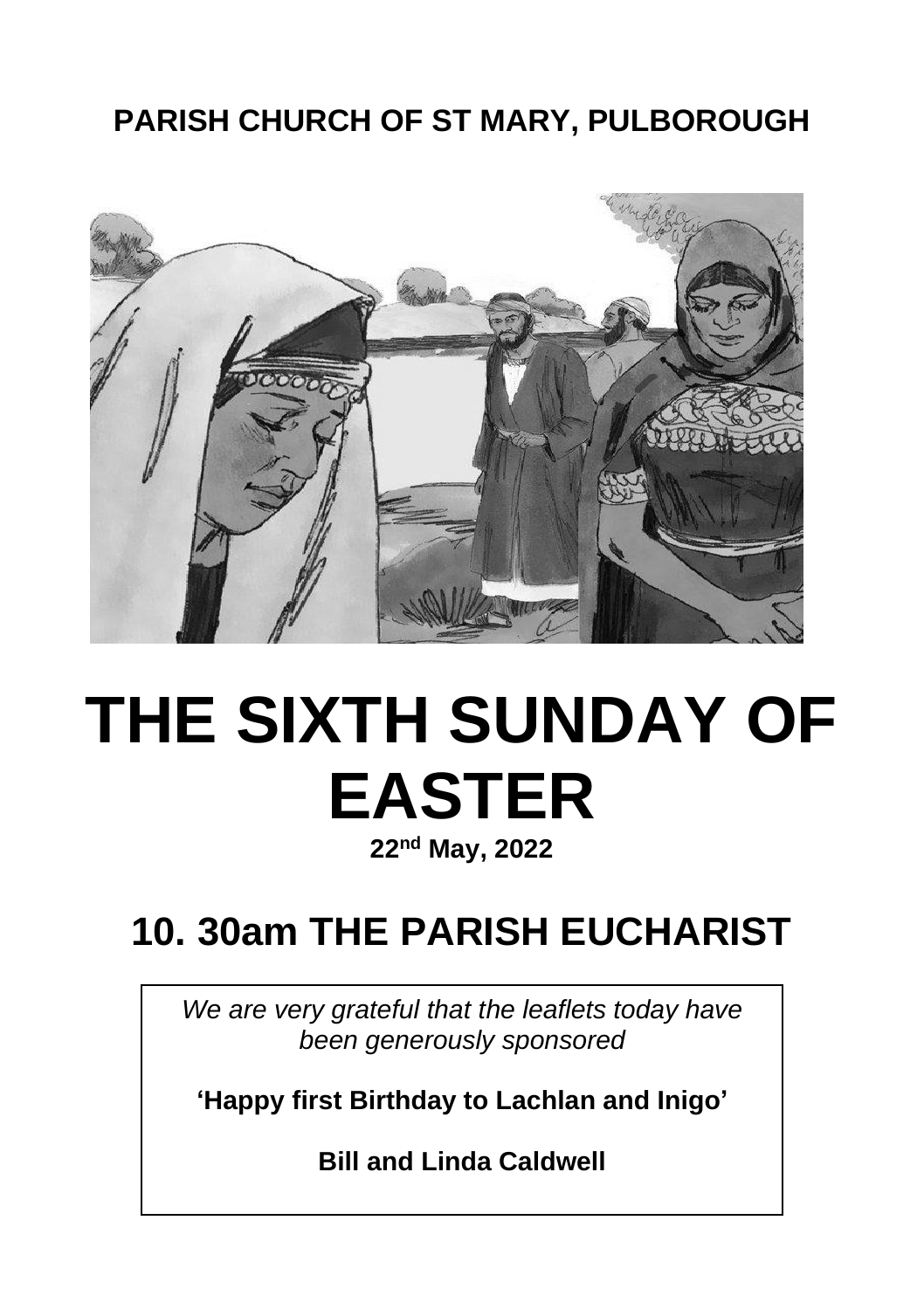# **Welcome to the Parish Eucharist on this Sixth Sunday of Easter**

Celebrant & Preacher: Fr Paul Organist: Tony Hancock The Setting: Pulborough Mass The Reading: Andy Heath The Intercession: Tony Holloway

#### *We now administer communion in both kinds. Receiving consecrated wine directly from the chalice is offered for those who feel comfortable to do this. Please do not dip the consecrated wafer into the chalice.*

*Please wait to be directed to communion.*

*If you feel able to make a donation during the offertory hymn and you are a UK taxpayer, please use and complete the details on the Gift Aid white envelope you will find in your service leaflet. Thank you.*

*In the event of a fire or emergency in the Church, the exits available are: the West Door, the North Door, the South Door in the Chancel and the door through the Vestry. Please leave the building by an exit nearest to you.*

*Do join us for refreshments after the service*

*Opening organ music: "Melody in F" Eric Thiman.*

*Please stand when the bell is rung*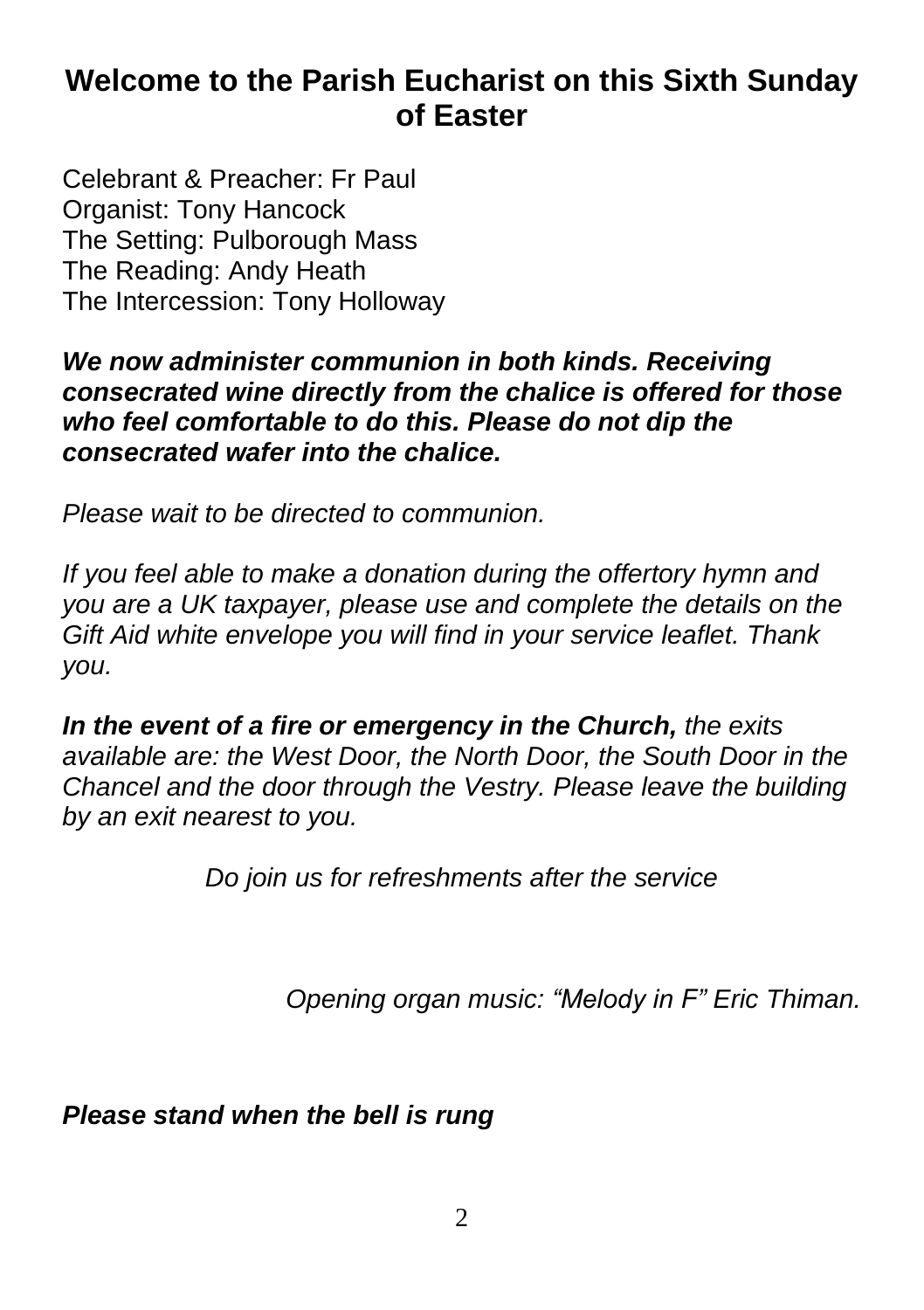**The Entrance Hymn: NEH 112** *Jesus lebt, mit ihm auch ich*  **Christian Fuerchtegott Gellert (1715-1769), Frances Elizabeth Cox (1812-1897)**

- **1 Jesus lives! thy terrors now can, O death, no more appal us; Jesus lives! by this we know thou, O grave, canst not enthral us. Alleluia.**
- **2 Jesus lives! henceforth is death but the gate of life immortal: this shall calm our trembling breath, when we pass its gloomy portal. Alleluia.**
- **3 Jesus lives! for us he died; then, alone to Jesus living, pure in heart may we abide, glory to our Saviour giving. Alleluia.**
- **4 Jesus lives! our hearts know well, nought from us his love shall sever; life nor death nor powers of hell tear us from his keeping ever. Alleluia.**
- **5 Jesus lives! to him the throne over all the world is given: may we go where he is gone, rest and reign with him in heaven. Alleluia.**

 $\Phi$  In the name of the Father, and of the Son, and of the Holy Spirit. **Amen.**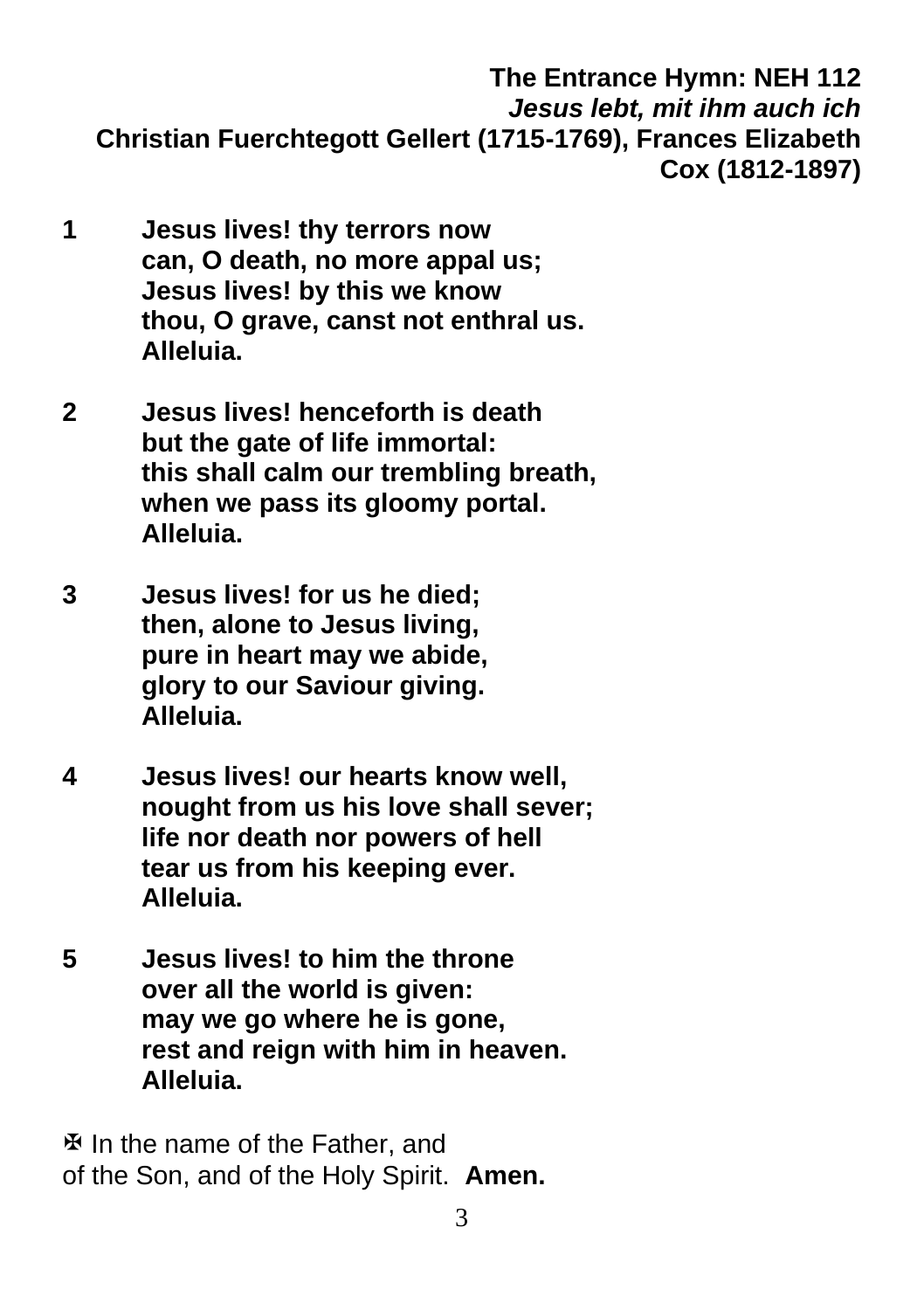# **The Greeting**

The Lord be with you **and also with you.**

 Alleluia, Christ is risen  **He is risen indeed. Alleluia.**

*Fr. Paul introduces the day's celebration and invites people to make an act of penitence*

**The Prayers of Penitence**

**Father eternal, giver of light and grace, we have sinned against you and against our neighbour, in what we have thought, in what we have said and done, through ignorance, through weakness through our own deliberate fault. We have wounded your love, and marred your image in us. We are sorry and ashamed, and repent of all our sins. For the sake of your Son Jesus Christ, who died for us, forgive us all that is past; and lead us out from darkness to walk as children of light. Amen.**

**The Absolution**

Almighty God, who forgives all who truly repent, have mercy upon us,  $\mathfrak F$  pardon and deliver us from all our sins, confirm and strengthen us in all goodness, and keep us in life eternal; through Jesus Christ our Lord. **Amen.**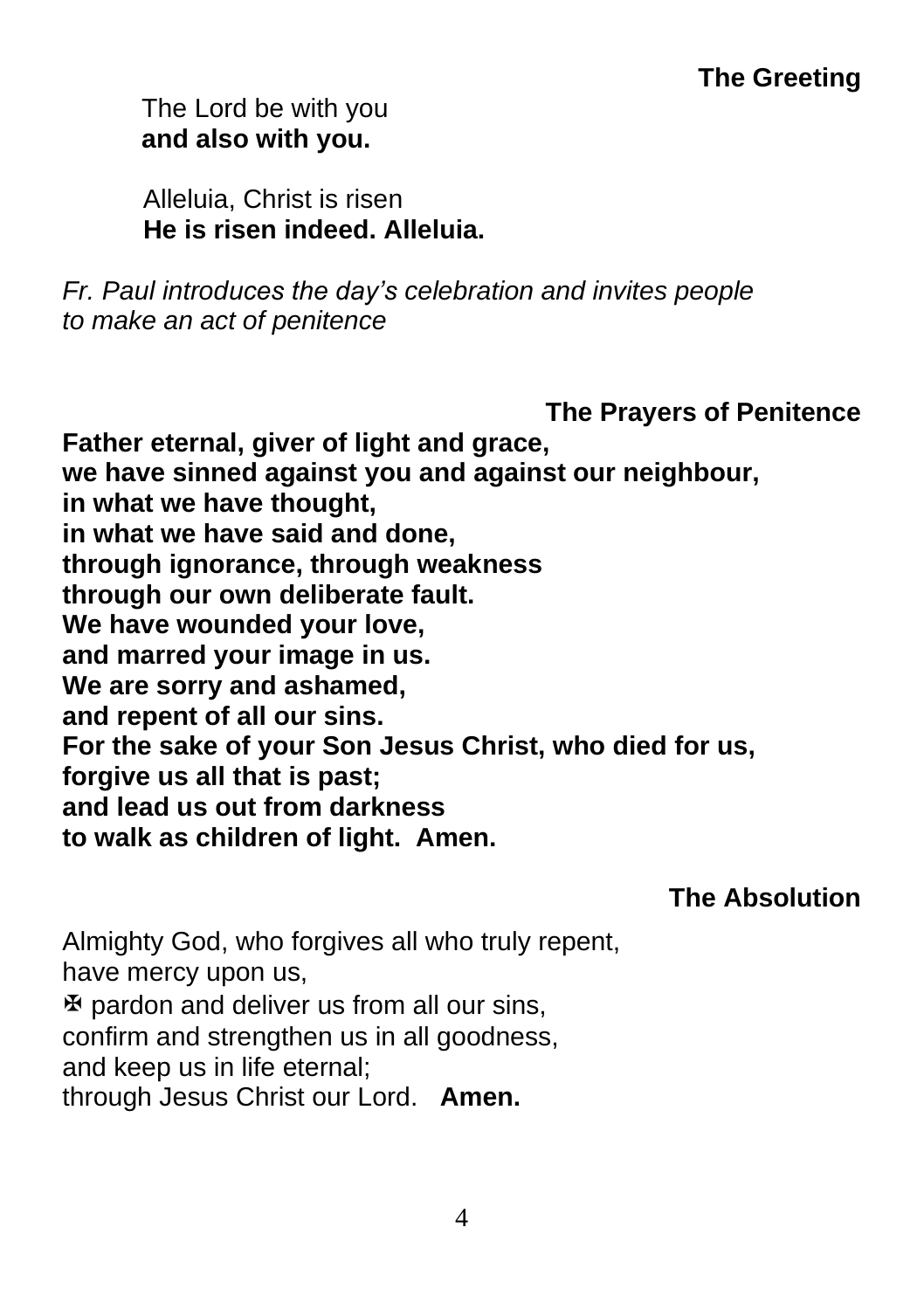# **The Gloria**

**Glory to God in the Highest, and peace to his people on earth. Lord God, Heavenly King, Almighty God and Father, we worship you, we give you thanks, we praise you for your glory.**

**Lord Jesus Christ, only Son of the Father, Lord God, Lamb of God, you take away the sin of the world; have mercy on us; You are seated at the right hand of the Father: receive our prayer.**

**For you alone are the Holy one, You alone are the Lord, You alone are the most high, Jesus Christ, with the Holy Spirit, in the Glory of God the Father. Amen**

# **The Collect for the Day**

God our redeemer, you have delivered us from the power of darkness and brought us into the kingdom of your Son: grant, that as by his death he has recalled us to life, so by his continual presence in us he may raise us to eternal joy; through Jesus Christ your Son our Lord, who is alive and reigns with you, in the unity of the Holy Spirit, one God, now and for ever. **Amen**

# **THE LITURGY OF THE WORD**

# *Please sit*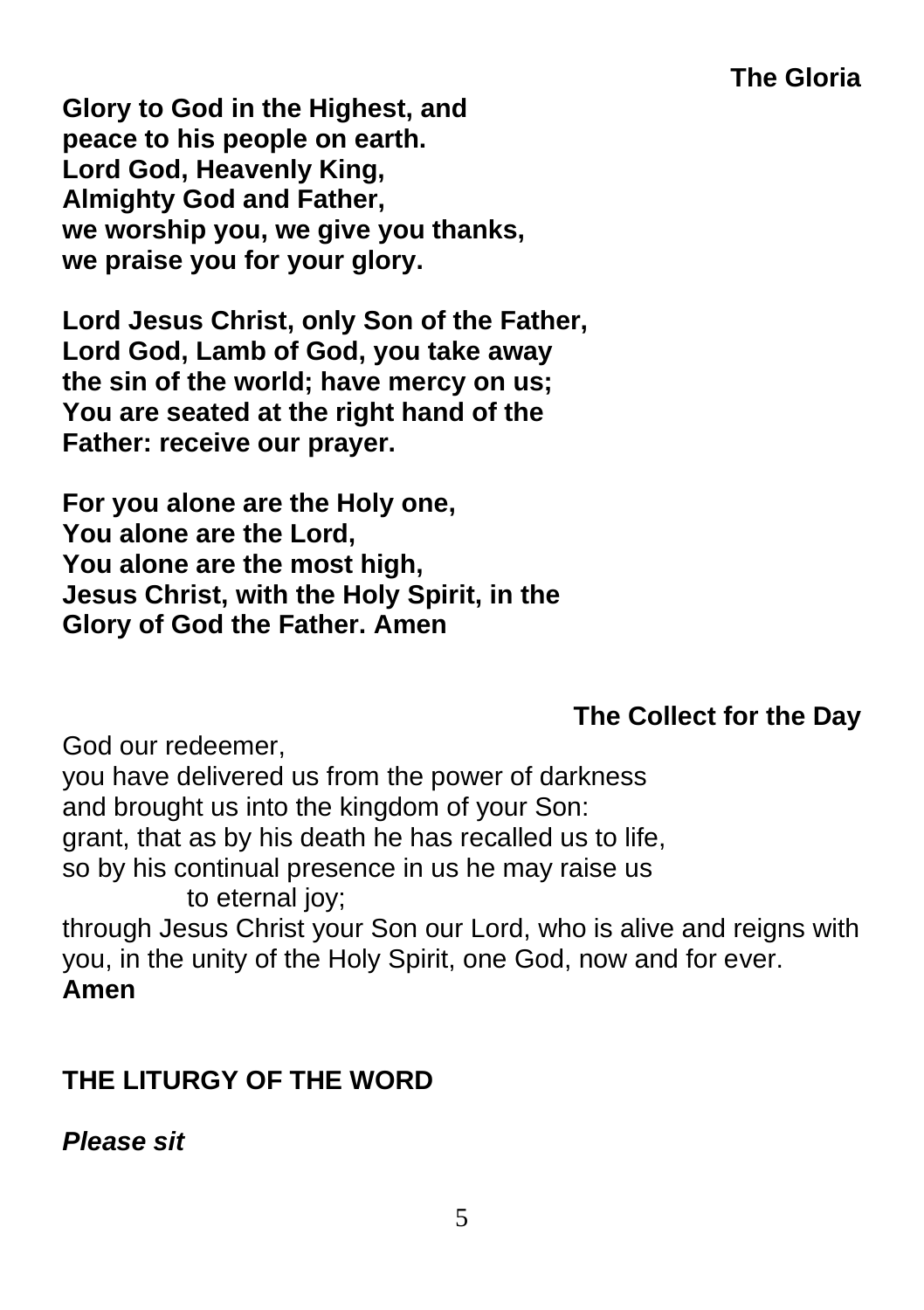# **The First Reading: Acts 16. 9-15**

During the night Paul had a vision: there stood a man of Macedonia pleading with him and saying, *'*Come over to Macedonia and help us.' When he had seen the vision, we immediately tried to cross over to Macedonia, being convinced that God had called us to proclaim the good news to them.

We set sail from Troas and took a straight course to Samothrace, the following day to Neapolis, and from there to Philippi, which is a leading city of the district of Macedonia and a Roman colony. We remained in this city for some days. On the sabbath day we went outside the gate by the river, where we supposed there was a place of prayer; and we sat down and spoke to the women who had gathered there. A certain woman named Lydia, a worshipper of God, was listening to us; she was from the city of Thyatira and a dealer in purple cloth. The Lord opened her heart to listen eagerly to what was said by Paul. When she and her household were baptized, she urged us, saying, 'If you have judged me to be faithful to the Lord, come and stay at my home.' And she prevailed upon us

This is the word of the Lord **Thanks be to God**

#### *Please stand*

# **The Gradual Hymn: NEH 118 Thomas Kelly (1769-1855)**

- **1 The Lord is risen indeed: now is his work performed; now is the mighty captive freed, and death's strong castle stormed.**
- **2 The Lord is risen indeed; then hell has lost his prey; with him is risen the ransomed seed to reign in endless day.**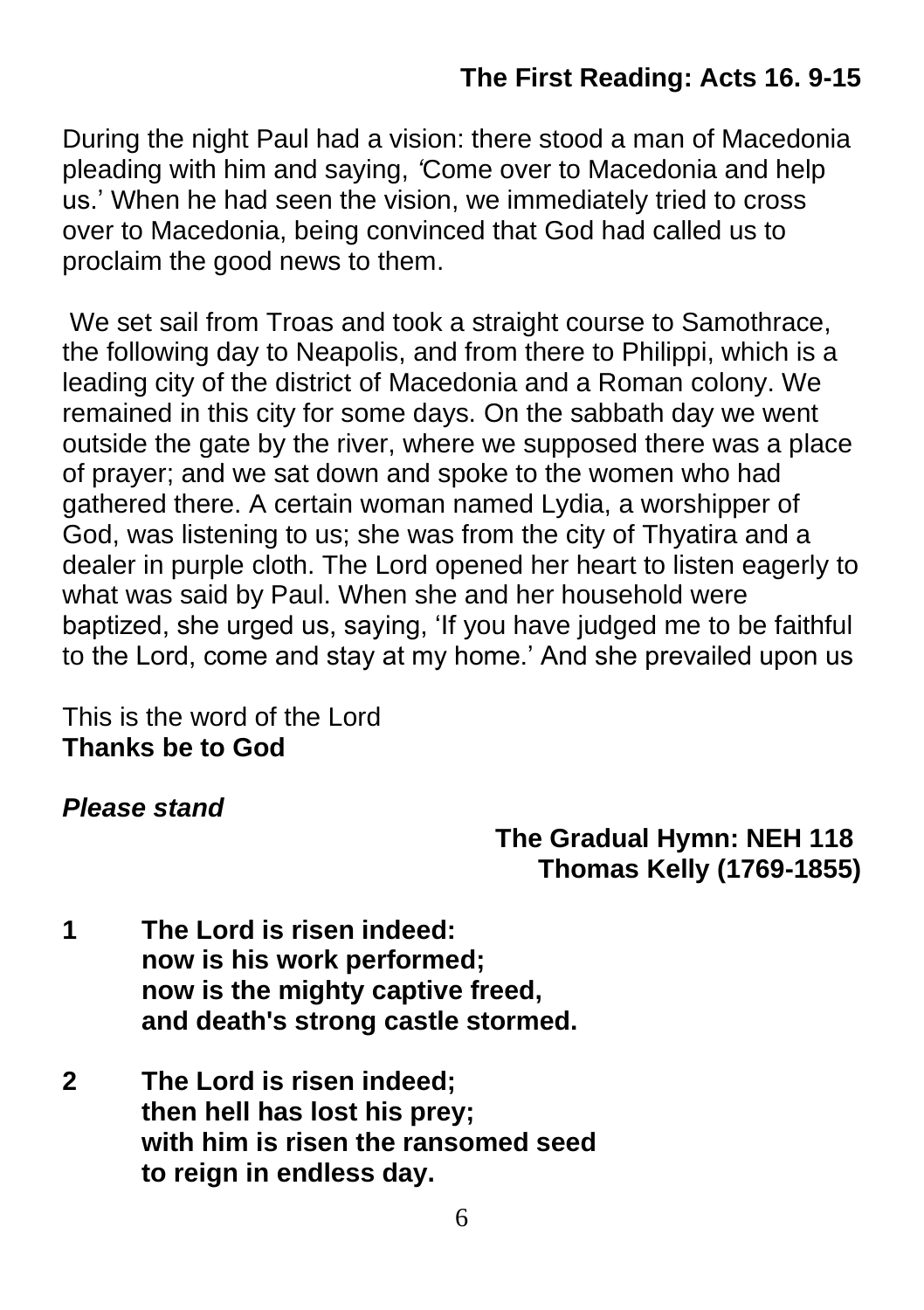**3 The Lord is risen indeed: he lives, to die no more; he lives, the sinner's cause to plead, whose curse and shame he bore.**

# **The Gospel Reading: John 14. 23-29**

The Lord be with you **And also with you.**

Hear the Gospel of our Lord Jesus Christ according to John **Glory to you, O Lord.**

Jesus said to his disciples, 'Those who love me will keep my word, and my Father will love them, and we will come to them and make our home with them. Whoever does not love me does not keep my words; and the word that you hear is not mine but is from the Father who sent me.

'I have said these things to you while I am still with you. But the Advocate, the Holy Spirit, whom the Father will send in my name, will teach you everything, and remind you of all that I have said to you. Peace I leave with you; my peace I give to you. I do not give to you as the world gives. Do not let your hearts be troubled, and do not let them be afraid. You heard me say to you, "I am going away, and I am coming to you." If you loved me, you would rejoice that I am going to the Father, because the Father is greater than I. And now I have told you this before it occurs, so that when it does occur, you may believe.

This is the Gospel of the Lord. **Praise to you, O Christ.**

*Please sit*

**The Homily**

*Please stand*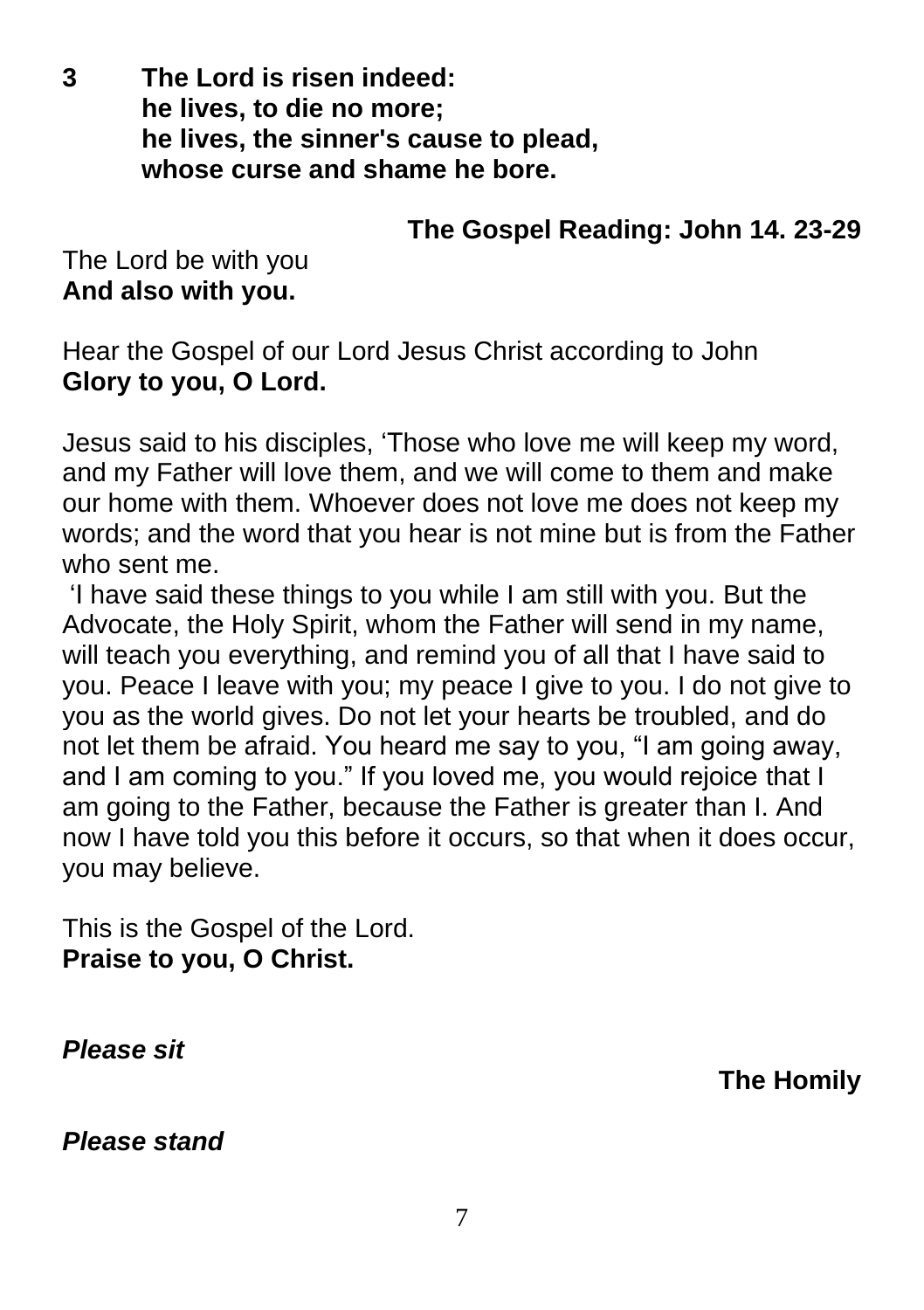**We believe in one God, the Father, the Almighty, maker of heaven and earth, of all that is, seen and unseen.**

**We believe in one Lord Jesus Christ, the only Son of God, eternally begotten of the Father, God from God, Light from Light, true God from true God, begotten, not made, of one Being with the Father; through him all things were made. For us and for our salvation he came down from heaven, was incarnate from the Holy Spirit and the Virgin Mary and was made man. For our sake he was crucified under Pontius Pilate; he suffered death and was buried. On the third day he rose again in accordance with the Scriptures; he ascended into heaven and is seated at the right hand of the Father. He will come again in glory to judge the living and dead, and his kingdom will have no end.**

**We believe in the Holy Spirit,**

**the Lord, the giver of life,**

**who proceeds from the Father and the Son,**

**who with the Father and the Son is**

**worshipped and glorified,**

**who has spoken through the prophets.**

**We believe in one holy catholic and apostolic Church. We acknowledge one baptism for the forgiveness of sins.**

**We look for the resurrection of the dead, and the life of the world to come. Amen.**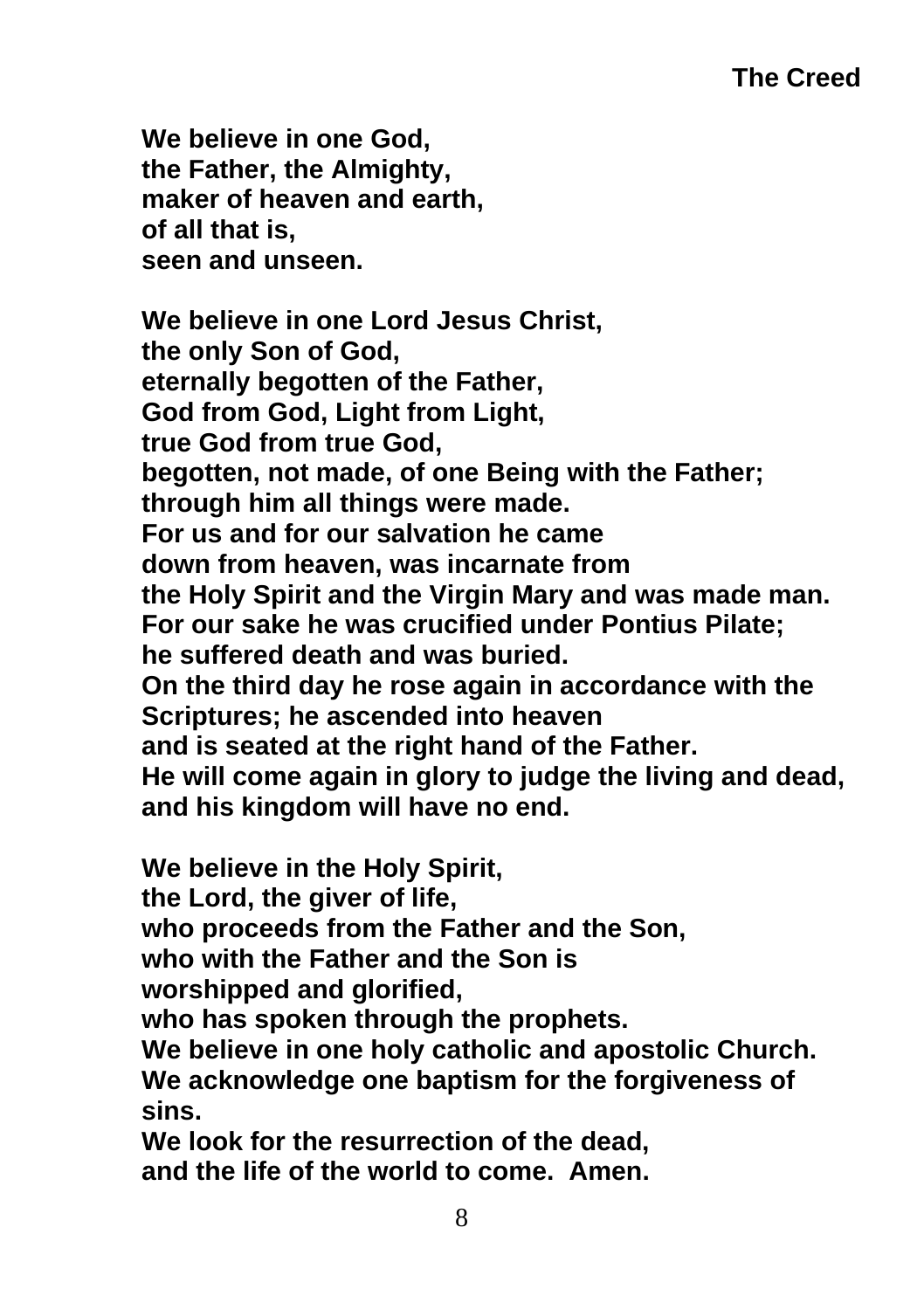#### **The Prayers of Intercession**

*We pray for the peoples of Ukraine in their struggle against the invasion of their country. Pray for a swift diplomatic solution to this on-going crisis.*

*We pray for the work of Education West Africa, the people of Sierra Leone and the work of the Church there, also we continue to pray for the work of FSW across the Diocese.*

*We especially pray for those working and living in our local Care Homes: Hillside Lodge, The Anchorage, Petworth Cottage Nursing Home, Rotherlea and Barlavington Manor*

> *Those who are in need of continued prayer: Arthur Varndell and Elizabeth Perry-Nash,*

**Pray to rest in peace:** *Anita Curry Hunter and Michael Monahan*

*Anniversary of death: Denis Pepper, Ella Booker, René Kaiser, Derek Smorthwaite, Mike Elliot and Peter Cooper*

*Together with the other churches in the Village we pray for those who live and work in Rectory Lane, Potts Lane, St. Mary's Close Rectory Close, Link Lane, Dennis Court, Moat Lane and The Moat*

*The Intercessions conclude with the following* Merciful Father, **accept these prayers for the sake of your Son, our Saviour Jesus Christ. Amen**

*Please stand*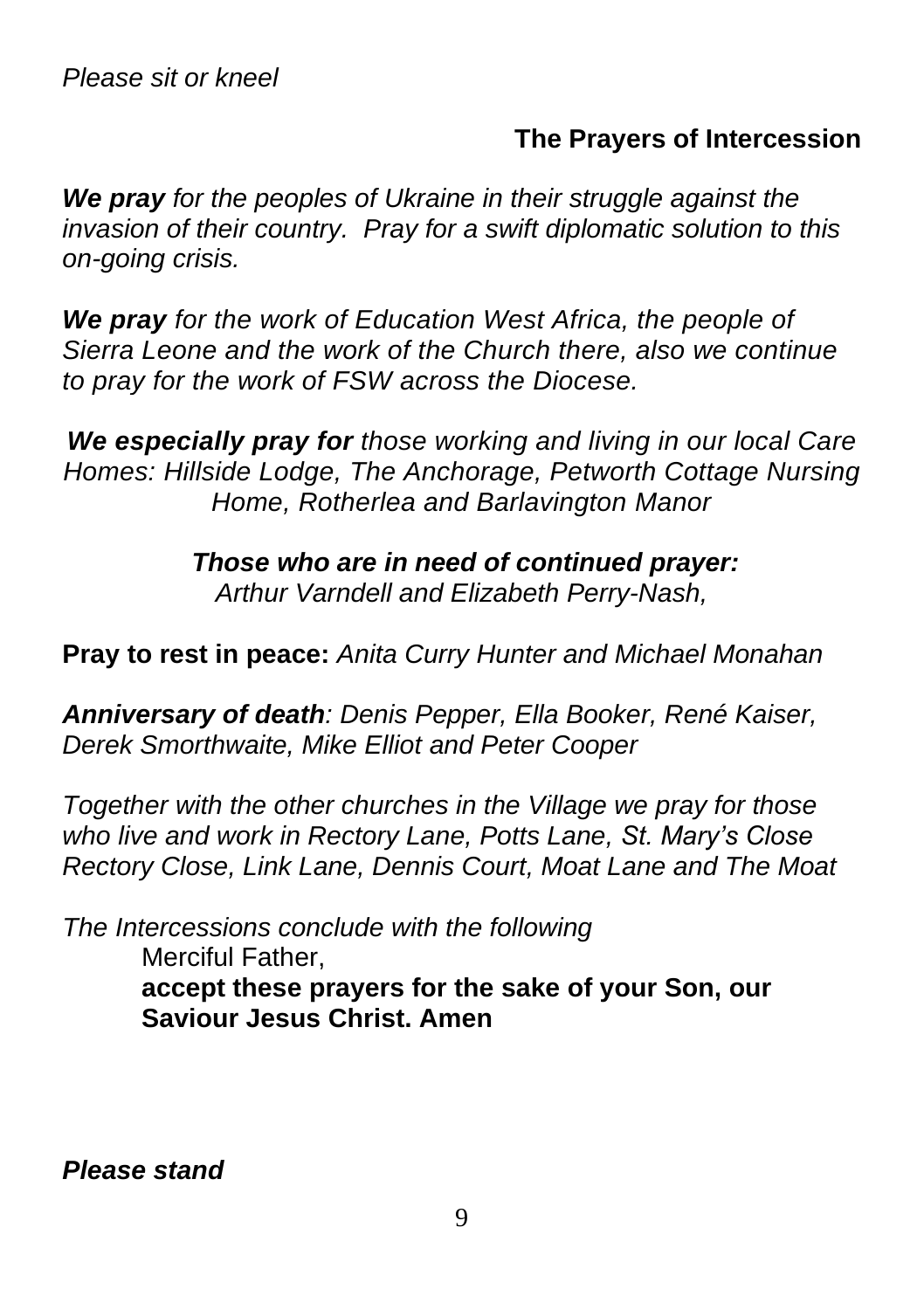*Fr. Paul introduces the Peace:*

The peace of the Lord be always with you. **And also with you.**

Let us offer each other the sign of peace.

# **The Offertory Hymn: NEH 435 Sabine Baring-Gould (1834-1924)**

*The offertory hymn today is the favourite of Peter Johnston who was baptised and confirmed by Bishop Martin at St. Mary's Storrington on Tuesday*

- **1 Onward, Christian soldiers! marching as to war, with the Cross of Jesus going on before. Christ the royal Master leads against the foe; forward into battle, see, his banners go!** *Onward, Christian soldiers! marching as to war, with the Cross of Jesus going on before.*
- **2 Crowns and thrones may perish, kingdoms rise and wane, but the Church of Jesus constant will remain: gates of hell can never 'gainst that Church prevail; we have Christ's own promise, and that cannot fail.** *Chorus.*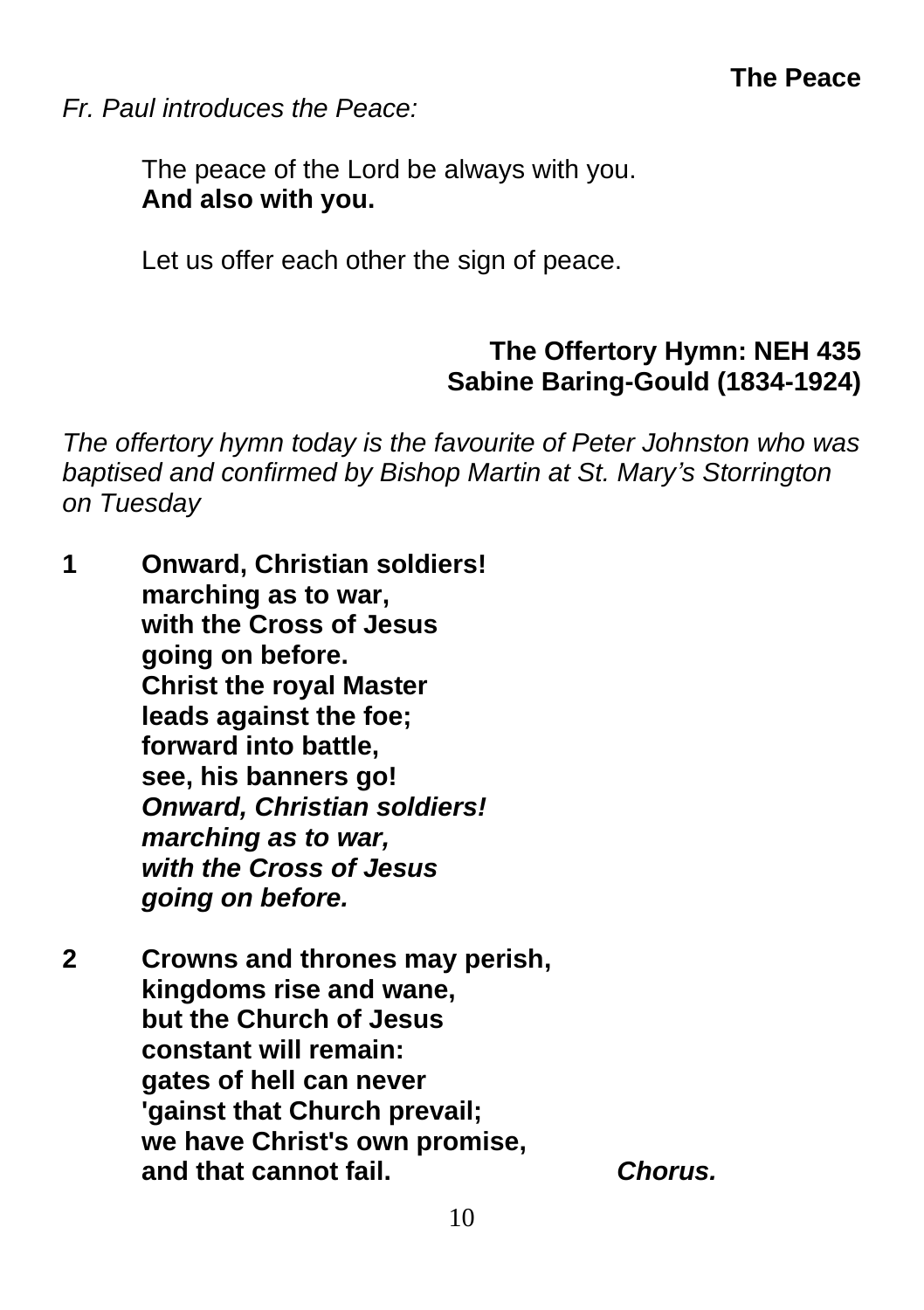**3 Onward, then, ye people, join our happy throng, blend with ours your voices in the triumph song: glory, laud and honour unto Christ the King, this through countless ages men and angels sing.** *Chorus.* 

> Pray dear brothers and sisters that my sacrifice and yours may be acceptable to God, the almighty Father.

**May the Lord accept the sacrifice at your hands, for the praise and glory of his name, for our good, and the good of all his holy Church.**

*The Prayer over the Gifts is said:*

Let our prayers rise before you, O God, as we prepare your table. Purify us by your gracious presence and fashion our lives to be worthy of the praise we offer. We ask this through Christ our Lord. **Amen**

#### **The Eucharistic Prayer**

The Lord be with you **and also with you.**

Lift up your hearts **We lift them to the Lord**

Let us give thanks to the Lord our God **It is right to give thanks and praise**

*Fr. Paul continues with the prayer*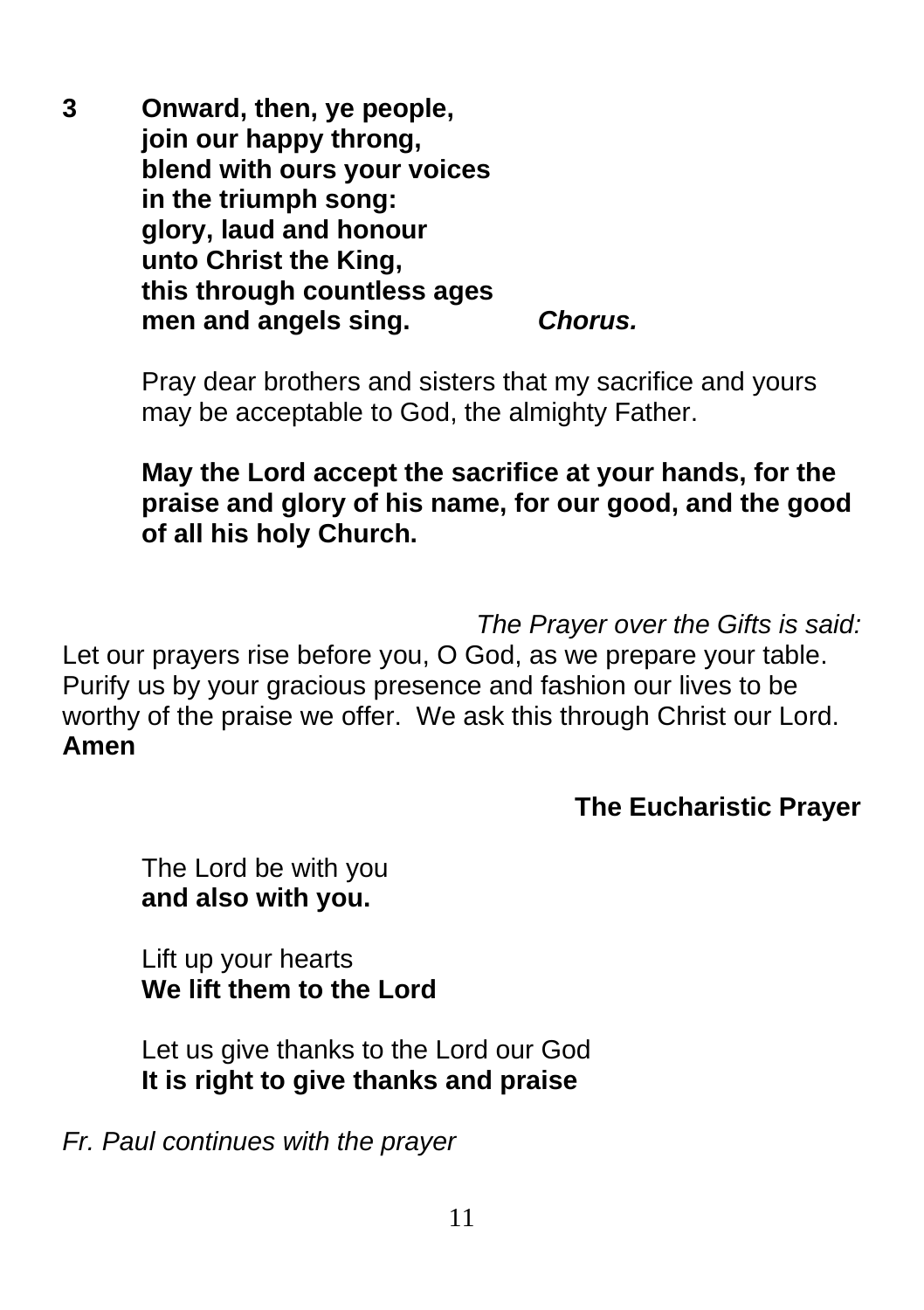**Holy, holy, holy Lord, God of power and might, Heaven and earth are full of your glory. Hosanna in the highest.**

**Blessed is he who comes in the name of the Lord. Hosanna in the highest.**

*Fr. Paul continues until the following is used:*

Great is the mystery of faith, **Christ has died Christ is risen Christ will come again.**

*Fr. Paul continues and leads into the conclusion of the prayer to which all respond***: Blessing and honour and glory and power be your for ever and ever. Amen**

*Please kneel or sit*

**The Lord's Prayer Our Father, who art in heaven, hallowed be thy name; thy kingdom come; thy will be done; on earth as it is in heaven. Give us this day our daily bread. And forgive us our trespasses, as we forgive those who trespass against us. And lead us not into temptation; but deliver us from evil. For thine is the kingdom, the power, and the glory, for ever and ever. Amen.**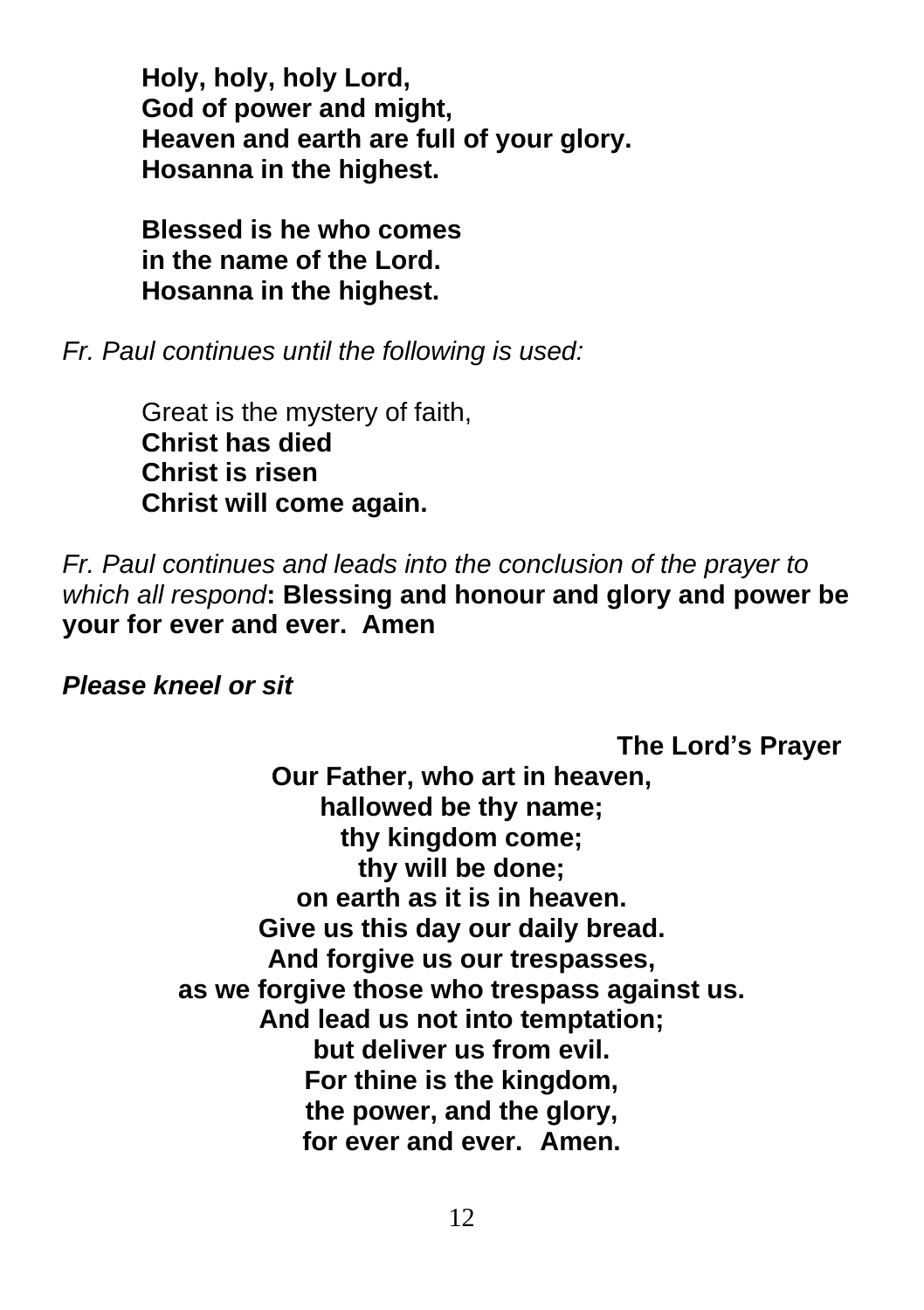**Отче наш, що єси на небесах, Нехай святиться Ім'я Твоє. Хай прийде Царство Твоє, нехай буде воля Твоя Як на небі, так і на землі Хліб наш насущний дай нам сьогодні. І прости нам провини наші, як і ми прощаємо винуватцям нашим. І не введи нас у спокусу, але визволи нас від лукавого. Бо Твоє є Царство, і сила, і слава навіки. Амінь**

**The Breaking of the Bread**

We break this bread to share in the Body of Christ. **Though we are many, we are one body, because we all share in one Bread**

**Lamb of God, you take away the sin of the world, have mercy on us.**

**Lamb of God, you take away the sin of the world, have mercy on us.**

**Lamb of God, you take away the sin of the world, grant us peace.**

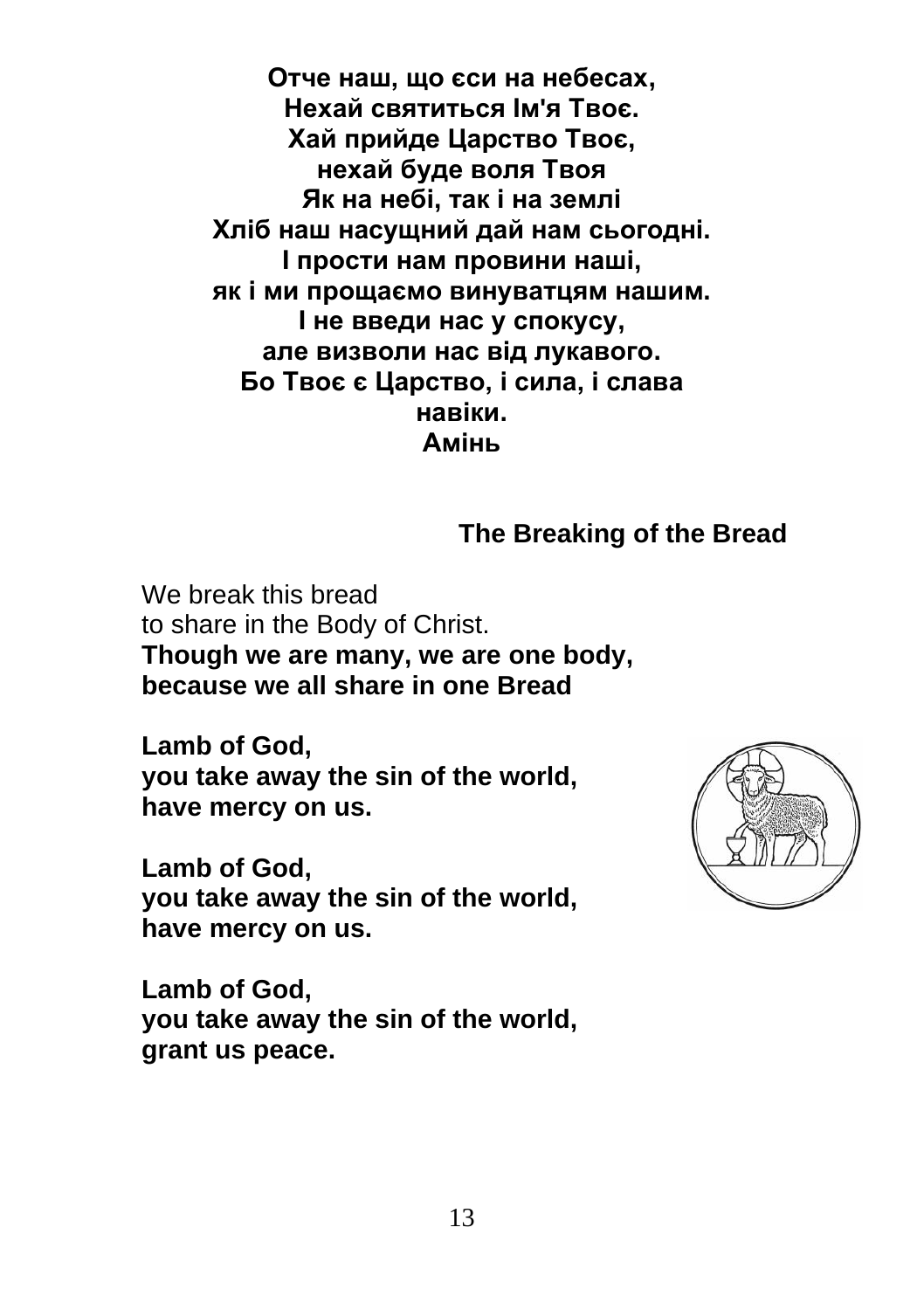# **The Giving of Communion**

*Fr. Paul issues the invitation to communion in these or very similar words:*

Jesus is the Lamb of God who takes away the sin of the world. Blessed are those who are called to his supper. **Lord, I am not worthy to receive you, but only say the word, and I shall be healed.**

*Please allow Peter to receive communion first today as this is his first communion here with us at St. Mary's Pulborough*

> **Communion Hymn: NEH 298 John Newton (1725-1807) and others**

- **1 May the grace of Christ our Saviour, and the Father's boundless love, with the Holy Spirit's favour, rest upon us from above.**
- **2 Thus may we abide in union with each other and the Lord, and possess, in sweet communion, joys which earth cannot afford.**
- **3 To the God whose wisdom made us, to the Son who sets us free, to the sanctifying Spirit, glory, endless glory be!**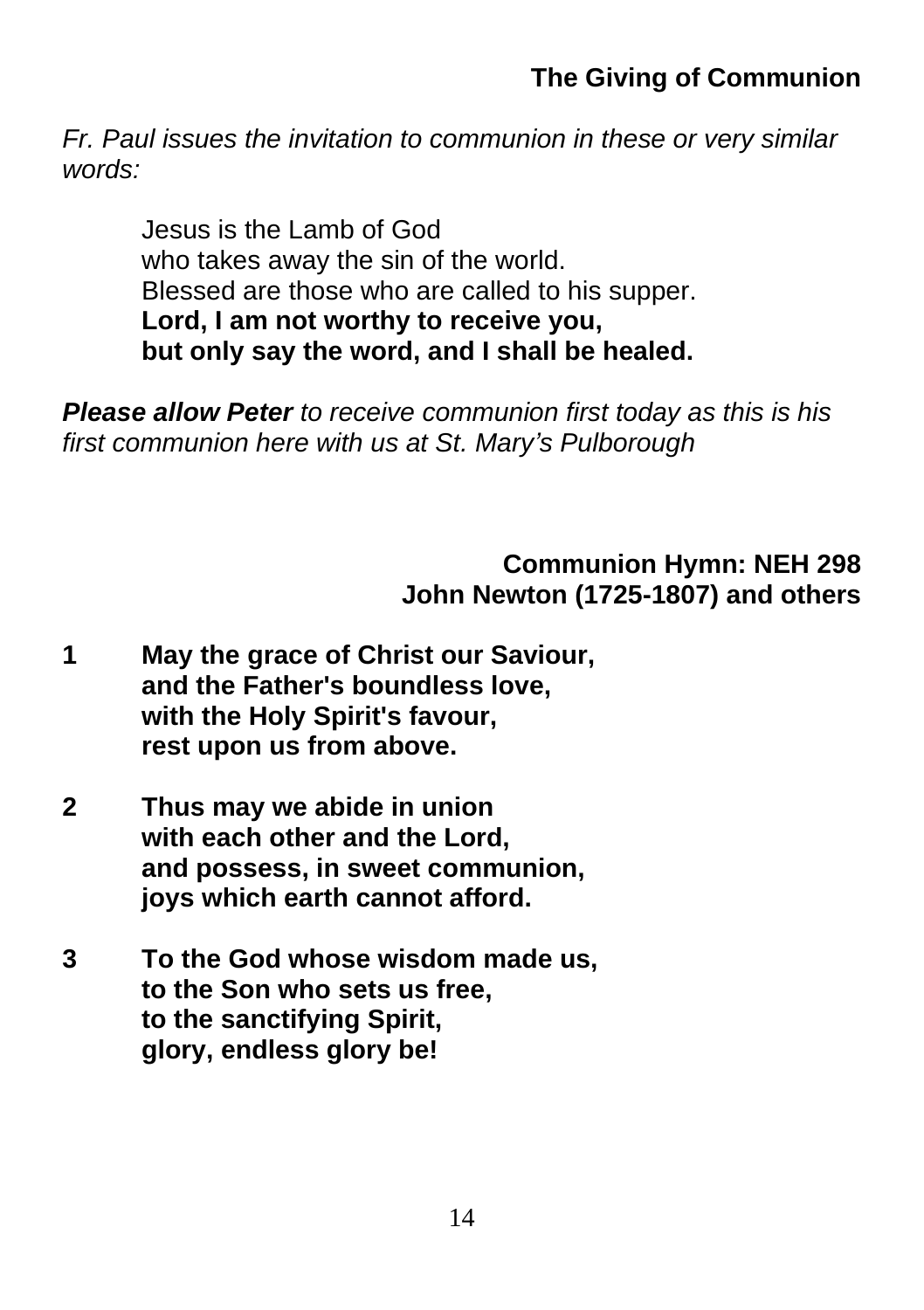# **The Prayer after Communion**

God our Father, whose Son Jesus Christ gives the water of eternal life: may we thirst for you, the spring of life and source of goodness, through him who is alive and reigns, now and forever. **Amen**

**Almighty God, we thank you for feeding us with the body and blood of your Son Jesus Christ. Through him we offer you our souls and bodies to be a living sacrifice. Send us out in the power of your Spirit to live and work to your praise and glory. Amen**

*Any notices will now be given out, Banns of Marriage read and Peter will receive his Baptism and Confirmation certificates.*

#### *Please stand*

#### **The Blessing**

The Lord be with you. **and also with you.**

**The Dismissal**

Go in the peace of Christ. Alleluia, alleluia **Thanks be to God. Alleluia, alleluia**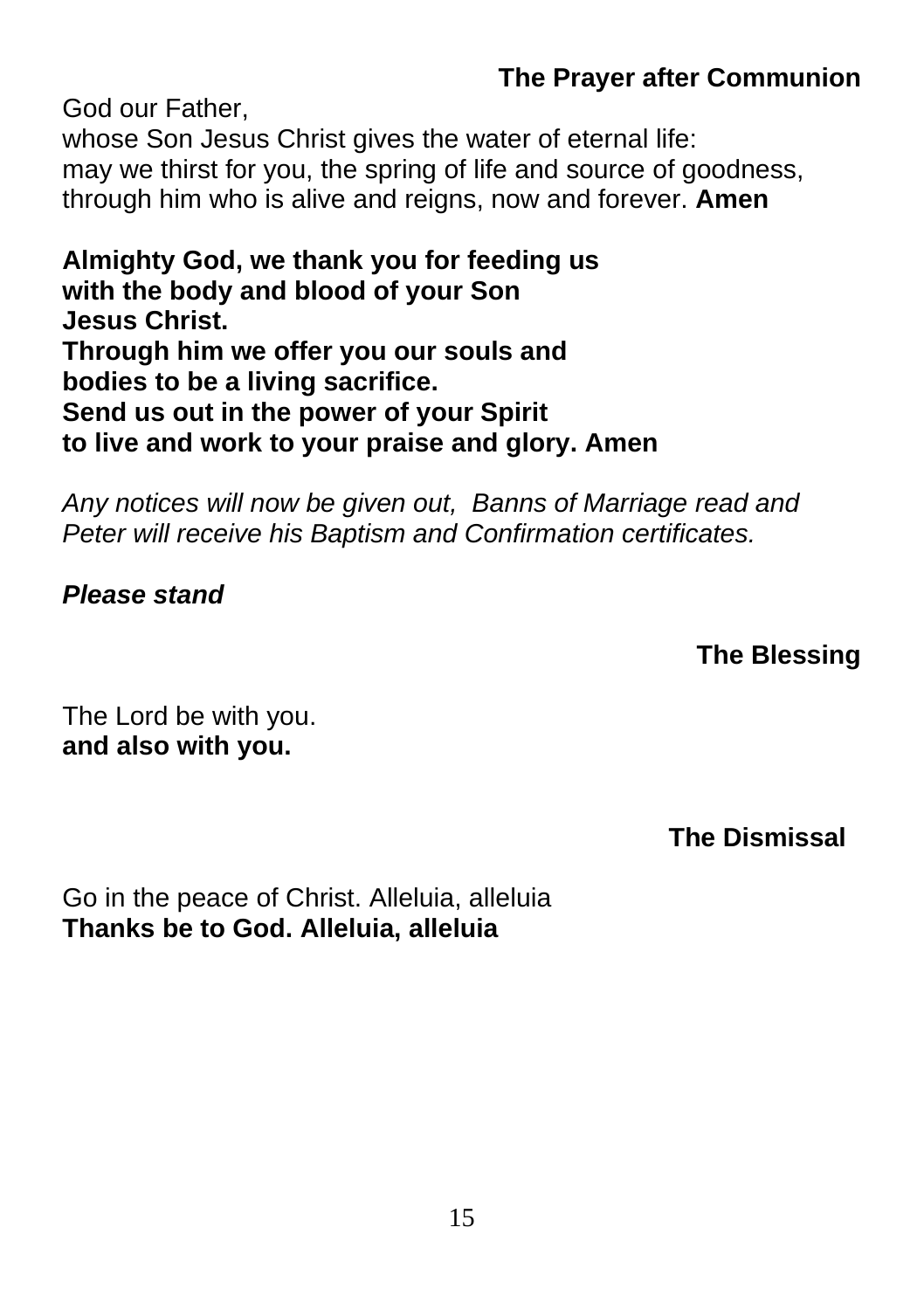#### **The Recessional Hymn: NEH 120 Edmund L Budry (1854-1932), translated by Richard B Hoyle (1875-1939)**

- **1 Thine be the glory, risen conquering Son; endless is the victory thou o'er death hast won. Angels in bright raiment rolled the stone away, kept the folded grave clothes where thy body lay.** *Thine be the glory, risen conquering Son: Endless is the victory, thou o'er death hast won.*
- **2 Lo! Jesus meets us, risen from the tomb; lovingly he greets us, scatters fear and gloom. Let his church with gladness, hymns of triumph sing; for her Lord now liveth, death hath lost its sting.** *Refrain*
- **3 No more we doubt thee, glorious prince of life! Life is nought without thee; aid us in our strife; make us more than conquerors, through thy deathless love: Bring us safe through Jordan to thy home above.** *Refrain*

 *Concluding organ music: – "Gavotte" Eric Thiman.*

# **6pm SUNG EVENSONG**

(1662 Book of Common Prayer) A beautiful evening service of well-known hymns, psalm and canticles. Do join us.

# **THIS THURSDAY: ASCENSION DAY**

*As Christmas began the story of Jesus' life on earth, so Ascension Day completes it, with His return to His Father in heaven. Jesus' last act on earth was to bless His disciples.*

There will be a **Sung Eucharist at 7.30pm** to mark this very special day in the Churches' calendar. Do join us.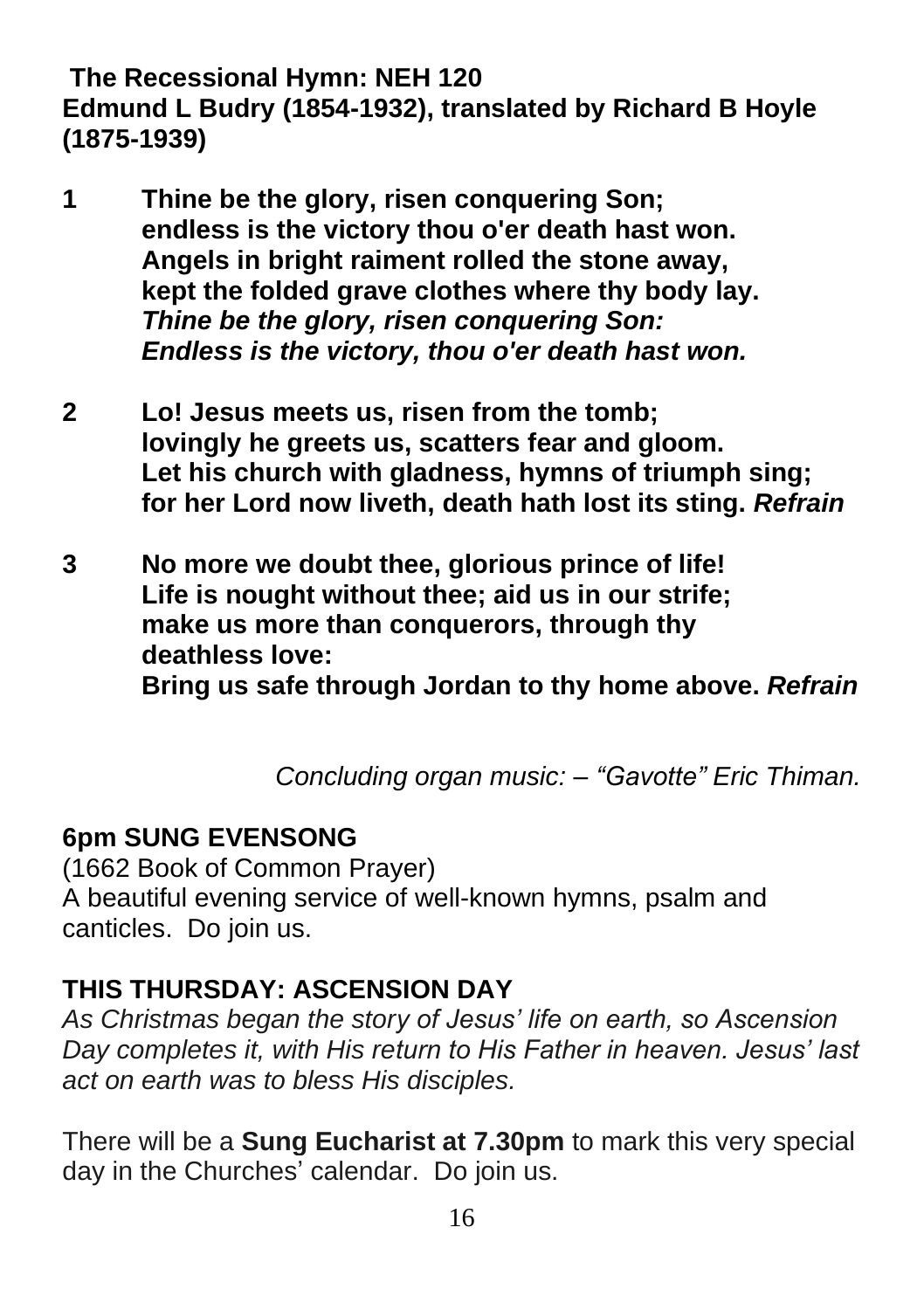# **Church and Liturgical Diary**

**Monday 23rd:** *Feria of Easter* **(Rogation Day)** 10am – 12noon The HUB meet in Pulborough Village Hall

**Tuesday 24th:** *Feria of Easter* **(Rogation Day)** 9.30am Morning Prayer 7pm PCC Meeting in Church

**Wednesday 25th:** *The Venerable Bede, Monk at Jarrow, Scholar, Historia 735* **(Rogation Day)** 9.45am Morning Prayer **10.15 am The Holy Eucharist**

**Thursday 26th ASCENSION DAY** 9.30am Morning Prayer 10-11.30am Ladybirds **7.30pm SUNG EUCHARIST**

**Friday 27th:** *Feria of Easter* **12noon The Holy Eucharist** 

**Saturday 28th:** *Feria of Easter*

**Sunday 29th: THE SEVENTH SUNDAY OF EASTER (THE SUNDAY AFTER ASCENSION DAY) 8am The Holy Eucharist – Said 10.30am THE PARISH EUCHARIST** Readings: Acts 16. 16-34 and John 17. 20-end 12.30pm Holy Baptism of Willow Agugiaro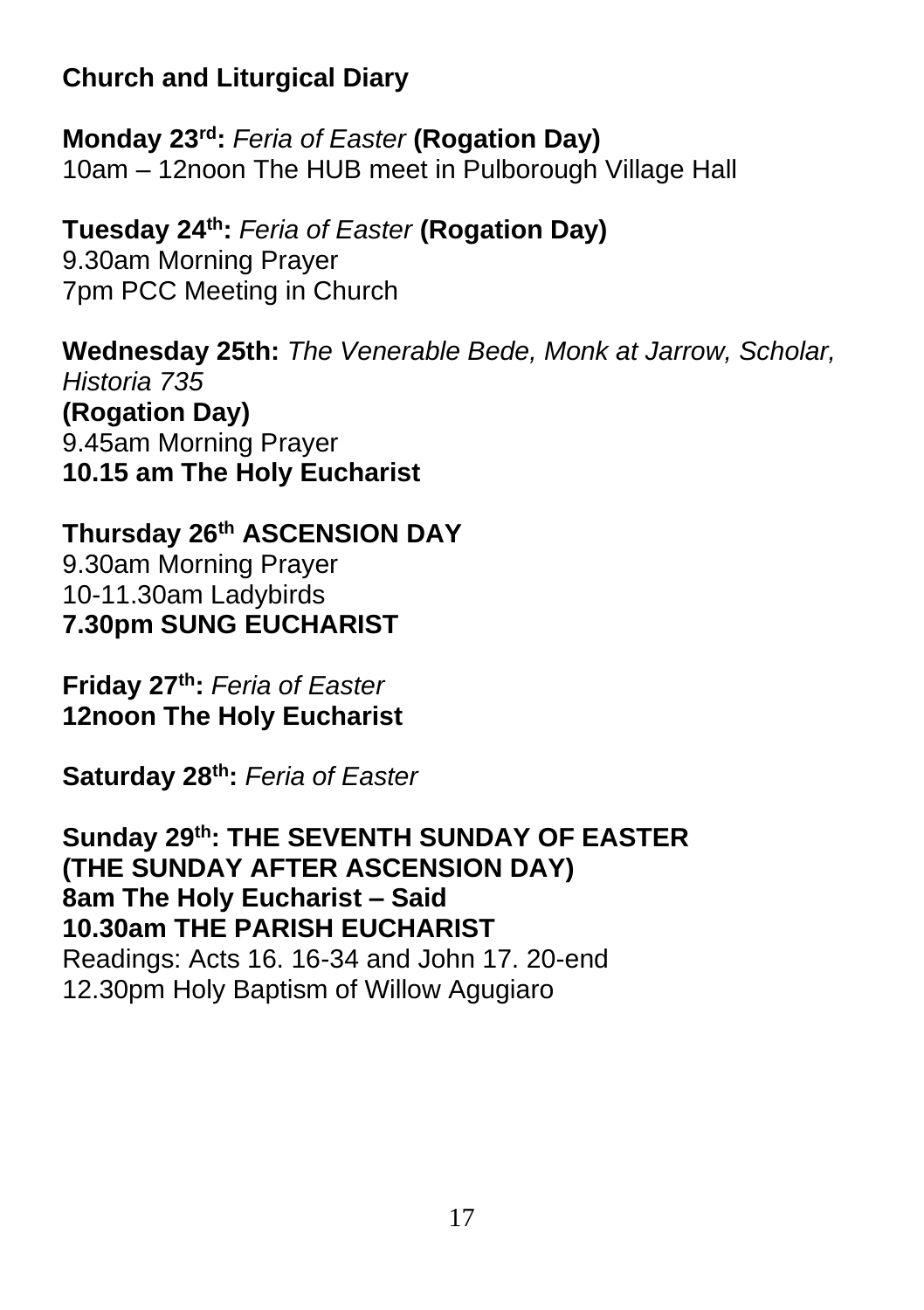**DEACON PADDY.** On Trinty Sunday the 12<sup>th</sup> June Deacon Paddy will be ordained Priest at All Saints, Hove.

We feel it would be a lovely gesture to buy him a stole for use in his priestly ministry, thank you so much for the donations received so far, we are nearly there to cover the cost of the stole. Any donations can be given to Ann or Alyson. Thank you so much.

# **CHRISTIAN AID CAKE SALE**

Many thanks to all those who **brough**t cakes and savouries last Sunday and for those who **bought** cakes and savouries! We are pleased to say that **£165** was raised for Christian Aid from the cake sale. We are still receiving CA envelopes and will give you the final amount raised next week.

# **LEAFLET SPONSORS NEEDED IN 2022**

Do you have any special dates coming up for the remainder of the year to mark an anniversary or in remembrance of a loved one, please consider sponsoring the pew leaflets.

**Sunday: 5 th June 'Special evening service for Her Majesty's Platinum Jubilee'**

**Sunday: 17th or 31st July Sunday: 7 th , 14th or 28 th August Sunday: 4th or 11th September** Details from **Ann Kaiser 01798 872819** Thank you so much for your support

# **FAMILY SUPPORT WORK FOOD HAMPER IN CHURCH**

The central foodbank is running low on stocks at the moment so when you go shopping do think of FWS and buy a little extra. They are



particularly low on tinned fruit, jams, spreads (Marmite etc.) table sauces (ketchup, mayonnaise) stir-in sauces, tinned tuna and coffee (they have plenty of teabags, soup and dried pasta).Also toiletries, nappies etc., Items can be left in the Church porch or please contact **Alyson Heath 873795.** Thank you so much!!!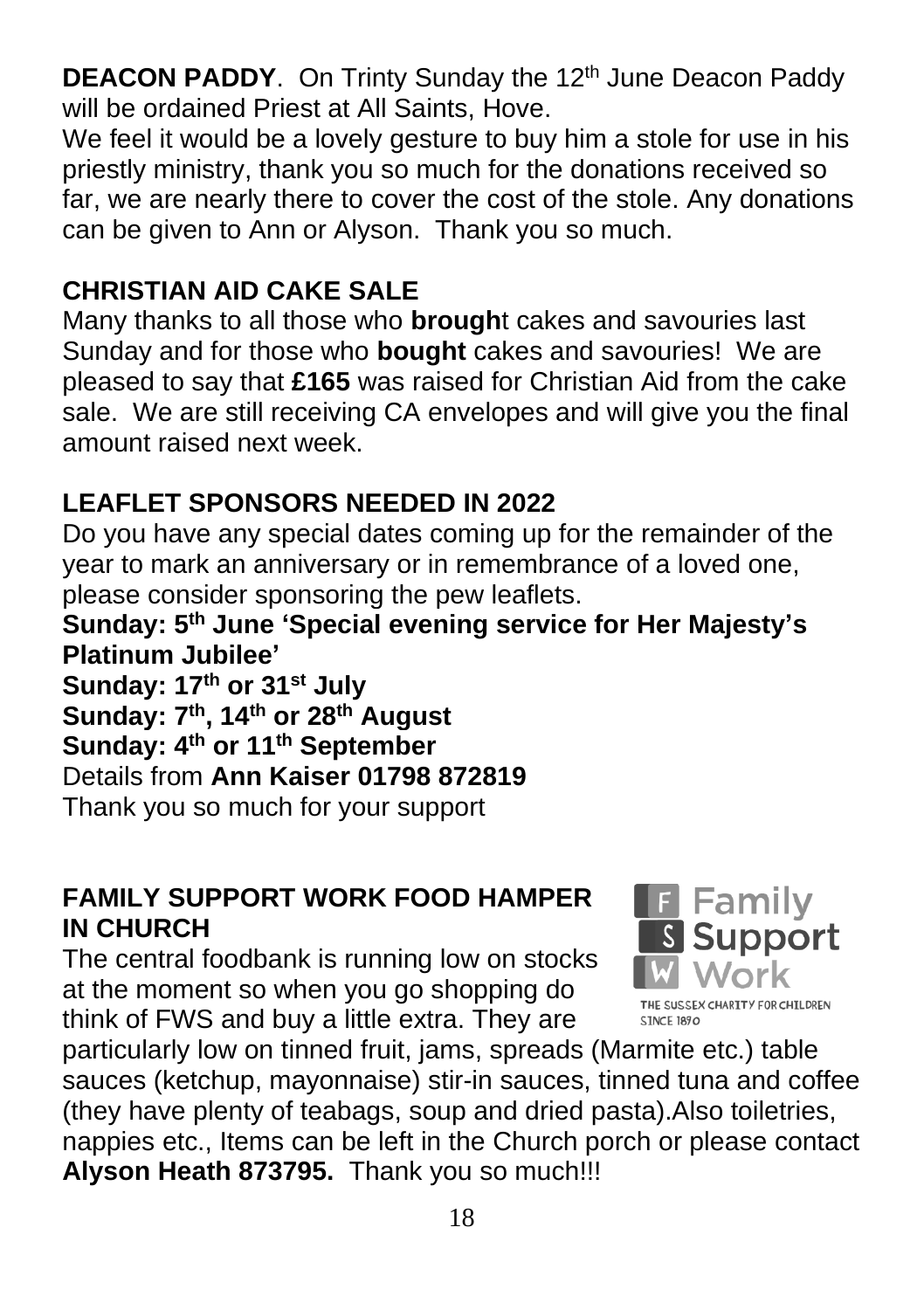# **NEW VENTURE**

St Mary's Church Book Group will hold its first meeting on **Monday 6 th June at 7pm, 86 Glebelands.** This book group will be looking at Christian literature, anything from CS Lewis to books of the bible. The aim will be to choose one book each month that we all read and then meet to discuss, further discussion about how to take this forward will be decided at this meeting. For any more information and to indicate your interest please contact **Toni Hayes on 01798 873683 or by email to [antoinettehayes@icloud.com.](mailto:antoinettehayes@icloud.com)**

# **SOUTH DOWNS MACMILLAN CANCER SUPPORT 24 MILE WALK**

Kit Townsend, a member of our congregation and Jean Seagrim's grandson is taking on this 24 mile hike, on the 11<sup>th</sup> and 12<sup>th</sup> June, starting at Brighton Racecourse and ending at St Helen's Gardens Eastbourne. All donations would be so gratefully received and he is hoping to raise in the region of £250

Please go to: [https://gofund.me/22f0e7c8](https://nam12.safelinks.protection.outlook.com/?url=https%3A%2F%2Fgofund.me%2F22f0e7c8&data=05%7C01%7C%7C4e41a65be63b4103348508da37feb406%7C84df9e7fe9f640afb435aaaaaaaaaaaa%7C1%7C0%7C637883864320821782%7CUnknown%7CTWFpbGZsb3d8eyJWIjoiMC4wLjAwMDAiLCJQIjoiV2luMzIiLCJBTiI6Ik1haWwiLCJXVCI6Mn0%3D%7C3000%7C%7C%7C&sdata=l9gvtxvXpVhUzeCVNfF6wG%2B7U1XMIPf6oMMBPYRBqhA%3D&reserved=0), thank you for your support.

# **PULBOROUGH VILLAGE MARKET – THIS SATURDAY**

The May market is on **Saturday in Pulborough Village Hall from 9am to 12noon** Please support this local initiative if you can. Bakery, Macmillan Cancer care cake stall, fresh vegetables, local flowers, home-made quiches, Sussex Cheeses, crafts stalls and much more. Pulborough Community Wardens to answer any local questions. Delicious cooked breakfasts, home-made cakes and savouries from the Market Café.

Look forward to seeing you there!